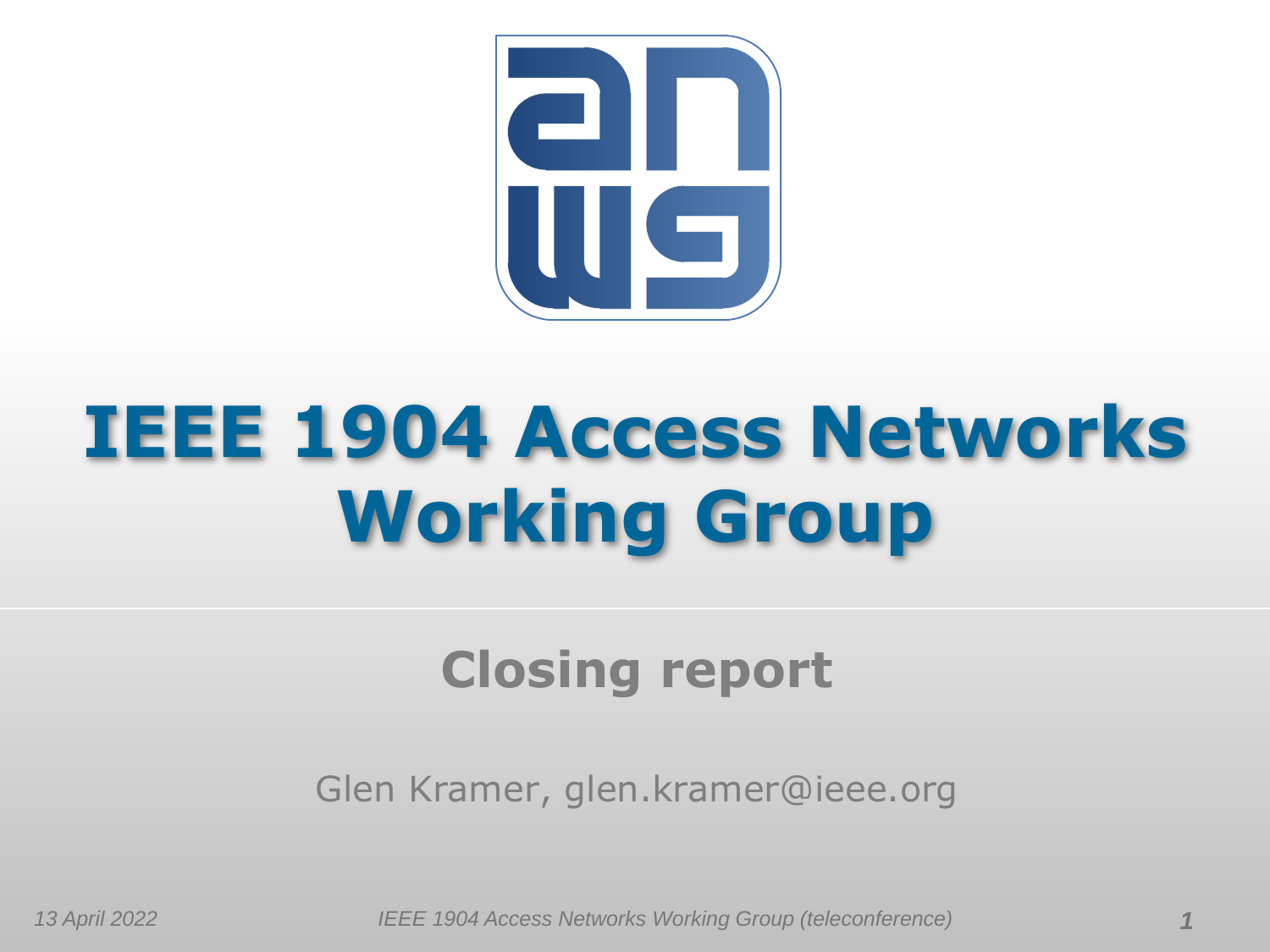## **Motion to Approve the Agenda**

#### **Motion #1**

#### **Approve the agenda for the April 2022 meeting as presented in anwg\_2204\_agenda.pdf**

- Moved: Marek Hajduczenia
- Second: Zhou Zhen
- (Procedural, required > 50%)

Motion passed by voice vote without opposition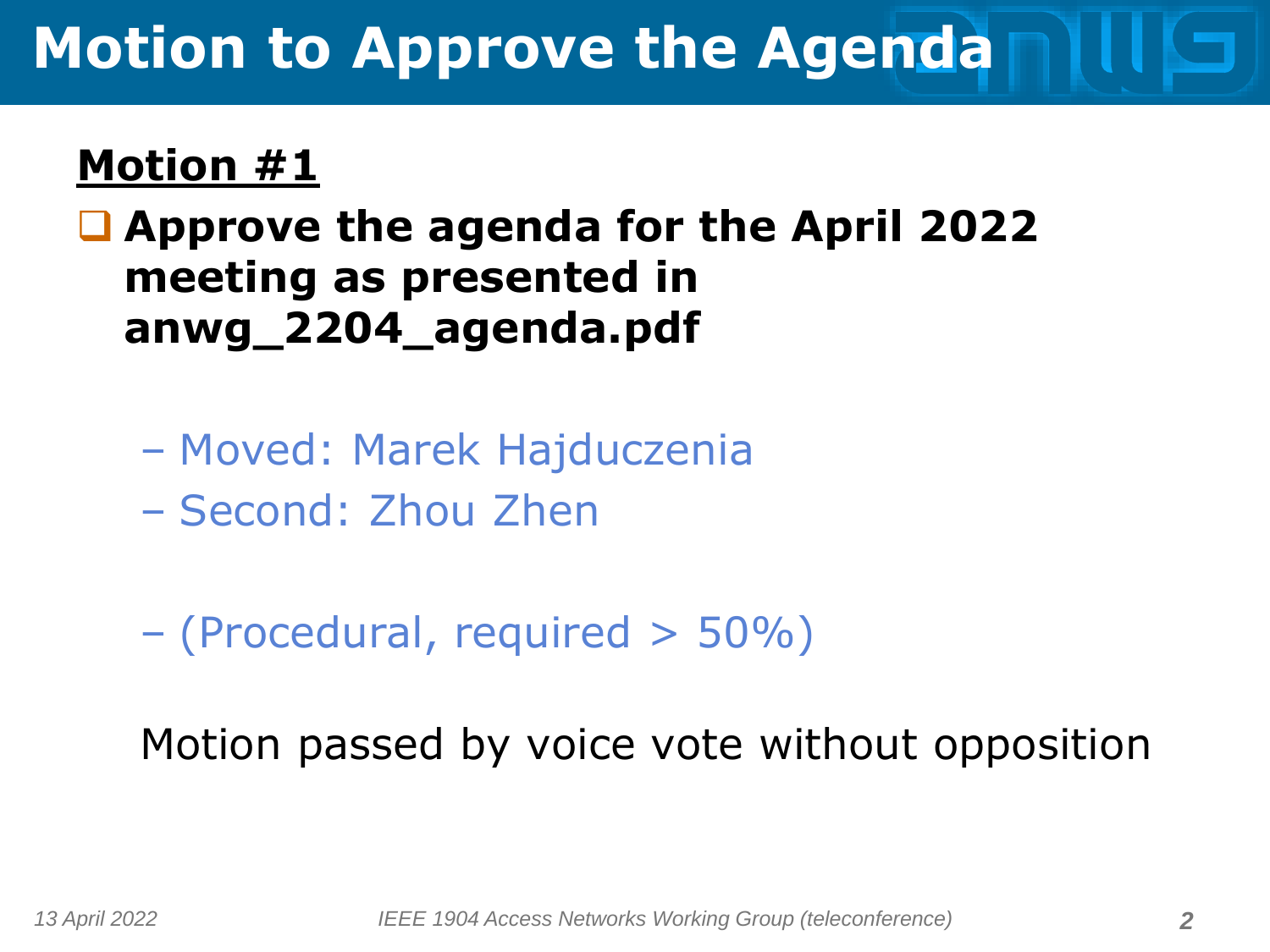### **Approval of Last WG Meeting's Minutes**

#### **Motion #2**

 Approve minutes of February 2022 WG meeting as recorded in **anwg\_2202\_minutes\_unapproved.pdf.** 

 $\Box$  Post the approved minutes on the WG website as **anwg\_2202\_minutes\_approved.pdf**

- Moved: Zhou Zhen
- Seconded: Kevin Noll

(Procedural, required > 50%)

#### Motion passed by voice vote without opposition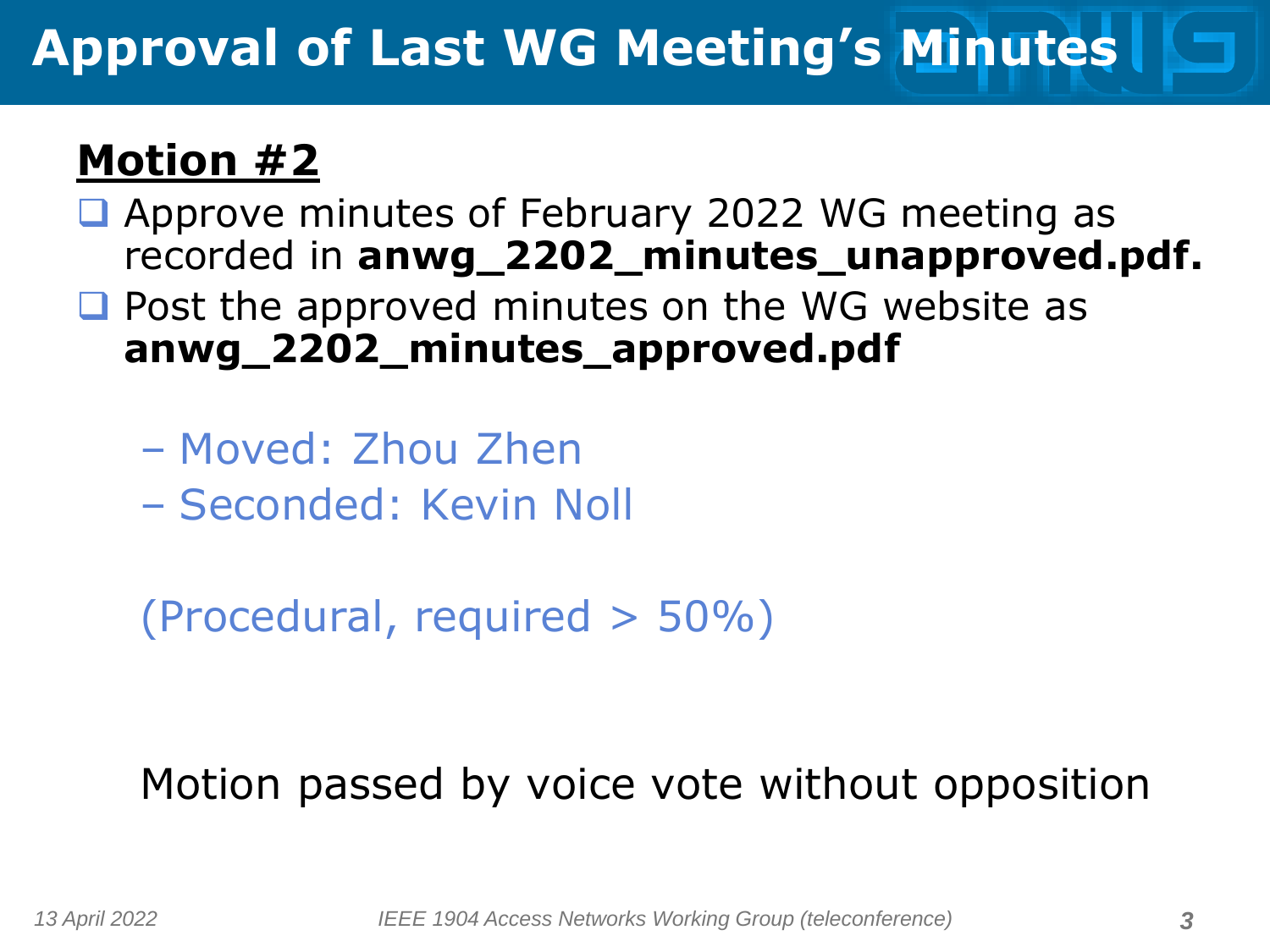## **Motion #3**

 $\Box$  Modify the agenda approved by Motion #1 and schedule session #2 on Wednesday, 4/13/22 to continue comment resolution.

## ■Moved: Marek Hajduczenia **□ Seconded: Curtis Knittle**

**Q** Passed by voice vote without objections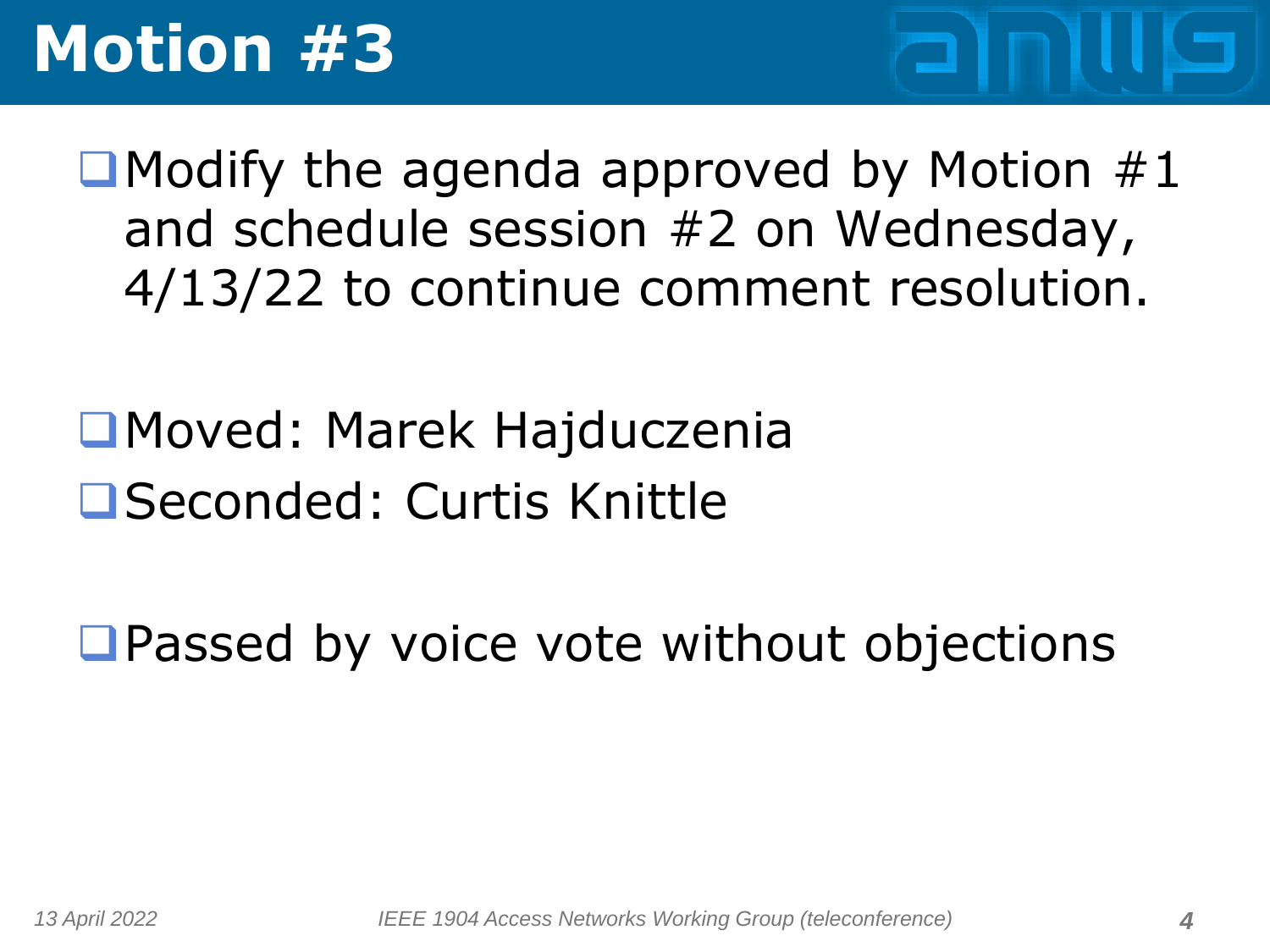# **2022 Meeting Calendar**

|                |    |    | <b>January</b> |    |    |    |
|----------------|----|----|----------------|----|----|----|
| <b>Su</b>      | Mo | Tu | We             | Th | Fr | Sa |
|                |    |    |                |    |    |    |
| $\overline{2}$ | 3  | 4  | 5              | 6  |    | 8  |
| 9              | 10 | 11 | 12             | 13 | 14 | 15 |
| 16             | 17 | 18 | 19             | 20 | 21 | 22 |
| 23             | 24 | 25 | 26             | 27 | 28 | 29 |
| 30             | 31 |    |                |    |    |    |

| <b>February</b><br>Sa |                            |    |    |    |    |    |  |
|-----------------------|----------------------------|----|----|----|----|----|--|
| <b>Su</b>             | We<br>Mo<br>Tu<br>Fr<br>Th |    |    |    |    |    |  |
|                       |                            |    | 2  | з  | 4  | 5  |  |
| 6                     |                            | 8  | 9  | 10 | 11 | 12 |  |
| 13                    | 14                         | 15 | 16 | 17 | 18 | 19 |  |
| 20                    | 21                         | 22 | 23 | 24 | 25 | 26 |  |
| 27                    | 28                         |    |    |    |    |    |  |
|                       |                            |    |    |    |    |    |  |

|                | March |    |    |    |    |                         |  |  |  |  |
|----------------|-------|----|----|----|----|-------------------------|--|--|--|--|
| Su             | Mo    | Tu | We | Th | Fr | Sa                      |  |  |  |  |
|                |       |    | 2  | 3  |    | $\overline{\mathbf{5}}$ |  |  |  |  |
| $6\phantom{1}$ |       | 8  | 9  | 10 | 11 | 12                      |  |  |  |  |
| 13             | 14    | 15 | 16 | 17 | 18 | 19                      |  |  |  |  |
| 20             | 21    | 22 | 23 | 24 | 25 | 26                      |  |  |  |  |
| 27             | 28    | 29 | 30 | 31 |    |                         |  |  |  |  |
|                |       |    |    |    |    |                         |  |  |  |  |

h

|    | April |    |           |           |    |    |  |  |  |  |
|----|-------|----|-----------|-----------|----|----|--|--|--|--|
| Su | Mo    | Tu | <b>We</b> | <b>Th</b> | Fr | Sa |  |  |  |  |
|    |       |    |           |           |    | 2  |  |  |  |  |
| 3  | 4     | 5  | 6         |           | 8  | 9  |  |  |  |  |
| 10 | 11    | 12 | 13        | 14        | 15 | 16 |  |  |  |  |
| 17 | 18    | 19 | 20        | 21        | 22 | 23 |  |  |  |  |
| 24 | 25    | 26 | 27        | 28        | 29 | 30 |  |  |  |  |
|    |       |    |           |           |    |    |  |  |  |  |

|           | <b>May</b> |    |    |    |    |    |  |  |  |  |
|-----------|------------|----|----|----|----|----|--|--|--|--|
| <b>Su</b> | Mo         | Tu | We | Th | Fr | Sa |  |  |  |  |
|           | 2          | з  | 4  | 5  | 6  |    |  |  |  |  |
| 8         | 9          | 10 | 11 | 12 | 13 | 14 |  |  |  |  |
| 15        | 16         | 17 | 18 | 19 | 20 | 21 |  |  |  |  |
| 22        | 23         | 24 | 25 | 26 | 27 | 28 |  |  |  |  |
| 29        | 30         | 31 |    |    |    |    |  |  |  |  |
|           |            |    |    |    |    |    |  |  |  |  |

|                 | June |    |    |    |    |    |  |  |
|-----------------|------|----|----|----|----|----|--|--|
| <b>Su</b>       | Mo   | Tu | We | Th | Fr | Sa |  |  |
|                 |      |    |    | 2  | з  |    |  |  |
| 5               | 6    |    | 8  | 9  | 10 | 11 |  |  |
| $\overline{12}$ | 13   | 14 | 15 | 16 | 17 | 18 |  |  |
| 19              | 20   | 21 | 22 | 23 | 24 | 25 |  |  |
| 26              | 27   | 28 | 29 | 30 |    |    |  |  |
|                 |      |    |    |    |    |    |  |  |

|                 | July |    |    |    |    |    |  |  |  |  |
|-----------------|------|----|----|----|----|----|--|--|--|--|
| <b>Su</b>       | Mo   | Tu | We | Th | Fr | Sa |  |  |  |  |
|                 |      |    |    |    |    | 2  |  |  |  |  |
| 3               | 4    | 5  | 6  |    | 8  | 9  |  |  |  |  |
| 10              | 11   | 12 | 13 | 14 | 15 | 16 |  |  |  |  |
| 17              | 18   | 19 | 20 | 21 | 22 | 23 |  |  |  |  |
| $\overline{24}$ | 25   | 26 | 27 | 28 | 29 | 30 |  |  |  |  |
| $\overline{31}$ |      |    |    |    |    |    |  |  |  |  |

|           | <b>August</b> |    |    |    |    |    |  |  |  |  |
|-----------|---------------|----|----|----|----|----|--|--|--|--|
| <b>Su</b> | Mo            | Tu | We | Th | Fr | Sa |  |  |  |  |
|           |               | 2  | з  | 4  | 5  | 6  |  |  |  |  |
|           | 8             | 9  | 10 | 11 | 12 | 13 |  |  |  |  |
| 14        | 15            | 16 | 17 | 18 | 19 | 20 |  |  |  |  |
| 21        | 22            | 23 | 24 | 25 | 26 | 27 |  |  |  |  |
| 28        | 29            | 30 | 31 |    |    |    |  |  |  |  |
|           |               |    |    |    |    |    |  |  |  |  |

|    | September |    |    |    |    |    |  |  |  |
|----|-----------|----|----|----|----|----|--|--|--|
| Su | Mo        | Tu | We | Th | Fr | Sa |  |  |  |
|    |           |    |    |    | 2  | 3  |  |  |  |
| 4  | 5         | 6  |    | 8  | 9  | 10 |  |  |  |
| 11 | 12        | 13 | 14 | 15 | 16 | 17 |  |  |  |
| 18 | 19        | 20 | 21 | 22 | 23 | 24 |  |  |  |
| 25 | 26        | 27 | 28 | 29 | 30 |    |  |  |  |
|    |           |    |    |    |    |    |  |  |  |

| <b>October</b> |    |    |           |    |    |    |  |  |  |
|----------------|----|----|-----------|----|----|----|--|--|--|
| Su             | Mo | Tu | <b>We</b> | Th | Fr | Sa |  |  |  |
|                |    |    |           |    |    |    |  |  |  |
| 2              | 3  | 4  | 5         | 6  |    | 8  |  |  |  |
| 9              | 10 |    | 12        | 13 | 14 | 15 |  |  |  |
| 16             | 17 | 18 | 19        | 20 | 21 | 22 |  |  |  |
| 23             | 24 | 25 | 26        | 27 | 28 | 29 |  |  |  |
| 30             | 31 |    |           |    |    |    |  |  |  |

|           | <b>November</b> |    |    |    |    |    |  |  |  |  |
|-----------|-----------------|----|----|----|----|----|--|--|--|--|
| <b>Su</b> | Mo              | Tu | We | Th | Fr | Sa |  |  |  |  |
|           |                 |    | 2  | 3  | 4  | 5  |  |  |  |  |
| 6         |                 | 8  | 9  | 10 | 11 | 12 |  |  |  |  |
| 13        | 14              | 15 | 16 | 17 | 18 | 19 |  |  |  |  |
| 20        | 21              | 22 | 23 | 24 | 25 | 26 |  |  |  |  |
| 27        | 28              | 29 | 30 |    |    |    |  |  |  |  |
|           |                 |    |    |    |    |    |  |  |  |  |

|           | December |    |    |    |    |    |  |  |  |  |
|-----------|----------|----|----|----|----|----|--|--|--|--|
| <b>Su</b> | Mo       | Tu | We | Th | Fr | Sa |  |  |  |  |
|           |          |    |    |    | 2  | 3  |  |  |  |  |
| 4         | 5        | 6  |    | 8  | 9  | 10 |  |  |  |  |
| 11        | 12       | 13 | 14 | 15 | 16 | 17 |  |  |  |  |
| 18        | 19       | 20 | 21 | 22 | 23 | 24 |  |  |  |  |
| 25        | 26       | 27 | 28 | 29 | 30 | 31 |  |  |  |  |
|           |          |    |    |    |    |    |  |  |  |  |

| <b>ANWG window</b> | <b>IEEE 802.3</b> | <b>BBF</b>    | <b>ITU-T Q2/15</b> | <b>Conferences</b>     |
|--------------------|-------------------|---------------|--------------------|------------------------|
| 2/15-2/17          | 1/10-1/20         | $3/7 - 3/11$  |                    | 3/6-3/10 - OFC         |
| $4/12 - 4/14$      | $3/7 - 3/17$      | 6/13-6/16     |                    | $4/23-4/27 - NAB$ Show |
| 6/21-6/23          | 5/16-5/26         | $9/13 - 9/16$ |                    | $6/2 - 6/2 - 4$ Front  |
| 8/16-8/18          | 7/11-7/14         | 12/5-12/8     |                    | 9/19-9/21 - ECOC       |
| 10/18-10/20        | 9/5-9/16          |               |                    | 9/19-10/22- SCTE Expo  |
| 12/13-12/15        | 11/14-11/17       |               |                    |                        |

| <b>Holidays</b> |                                                                           |
|-----------------|---------------------------------------------------------------------------|
| China           | 10/1-10/7<br>$6/3 - 6/5$<br>$9/10 - 9/12$<br>$4/30 - 5/4$<br>1-2/6<br>3/8 |
| US              | 11/24-11/25.<br>12/31<br>5/30<br>. 9/5<br>רור<br>7/4<br>170<br><u>___</u> |
|                 |                                                                           |

*13 April 2022 IEEE 1904 Access Networks Working Group (teleconference) 5*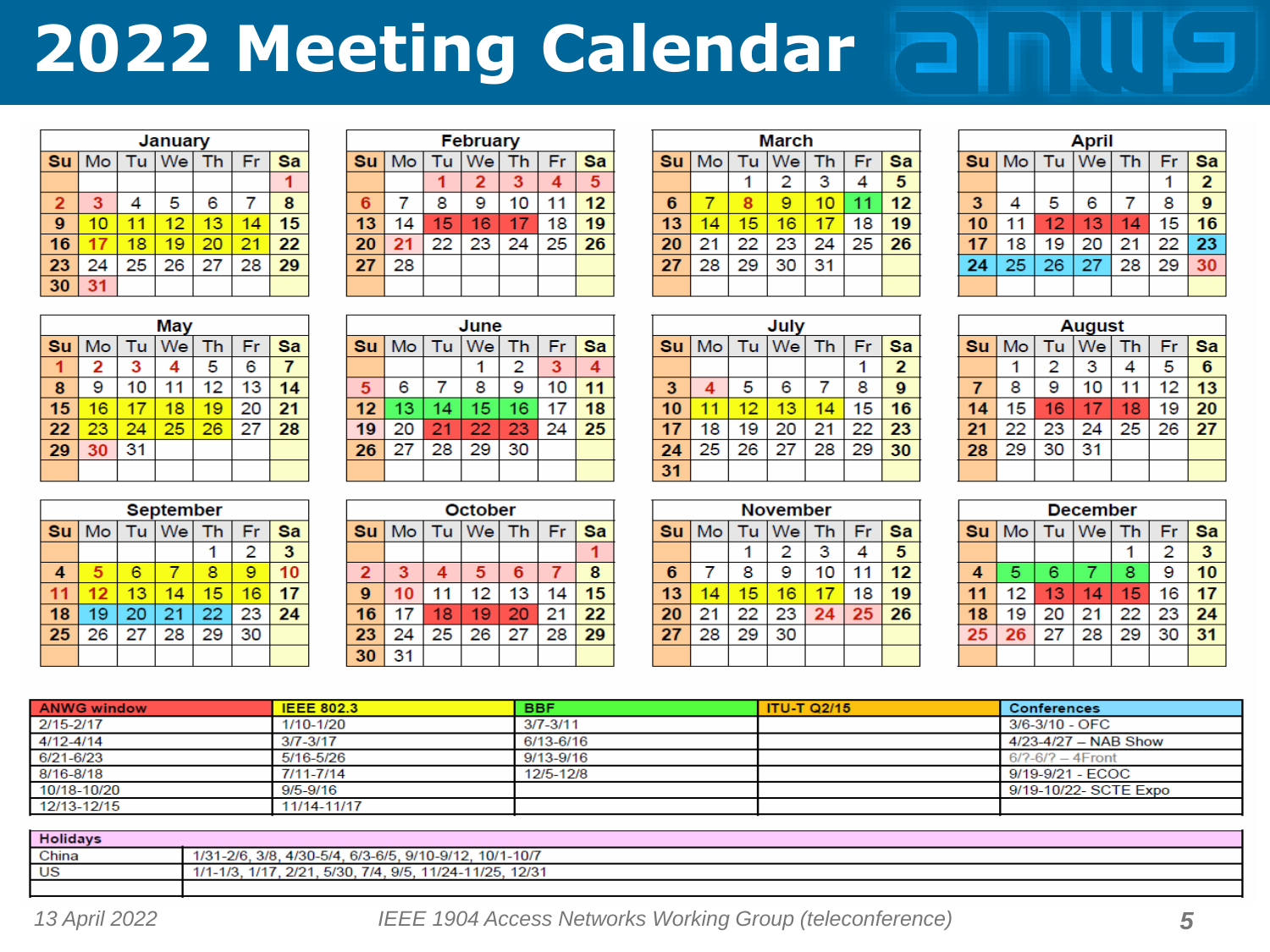## **Future Meetings**

#### **February 15-16**

- Teleconference
- 2 sessions
- 4-6 PM Pacific

#### **April 12-13**

- Teleconference
- 2 sessions
- 4-6 PM Pacific

#### **June 21-23**

- Teleconference
- 2 sessions
- 4-6 PM Pacific

#### **August 16-18**

- Teleconference
- ? sessions
- 4-6 PM Pacific

#### **October 18-20**

- Teleconference
- ? sessions
- 4-6 PM Pacific

#### **December 13-15**

- Teleconference
- ? sessions
- 4-6 PM Pacific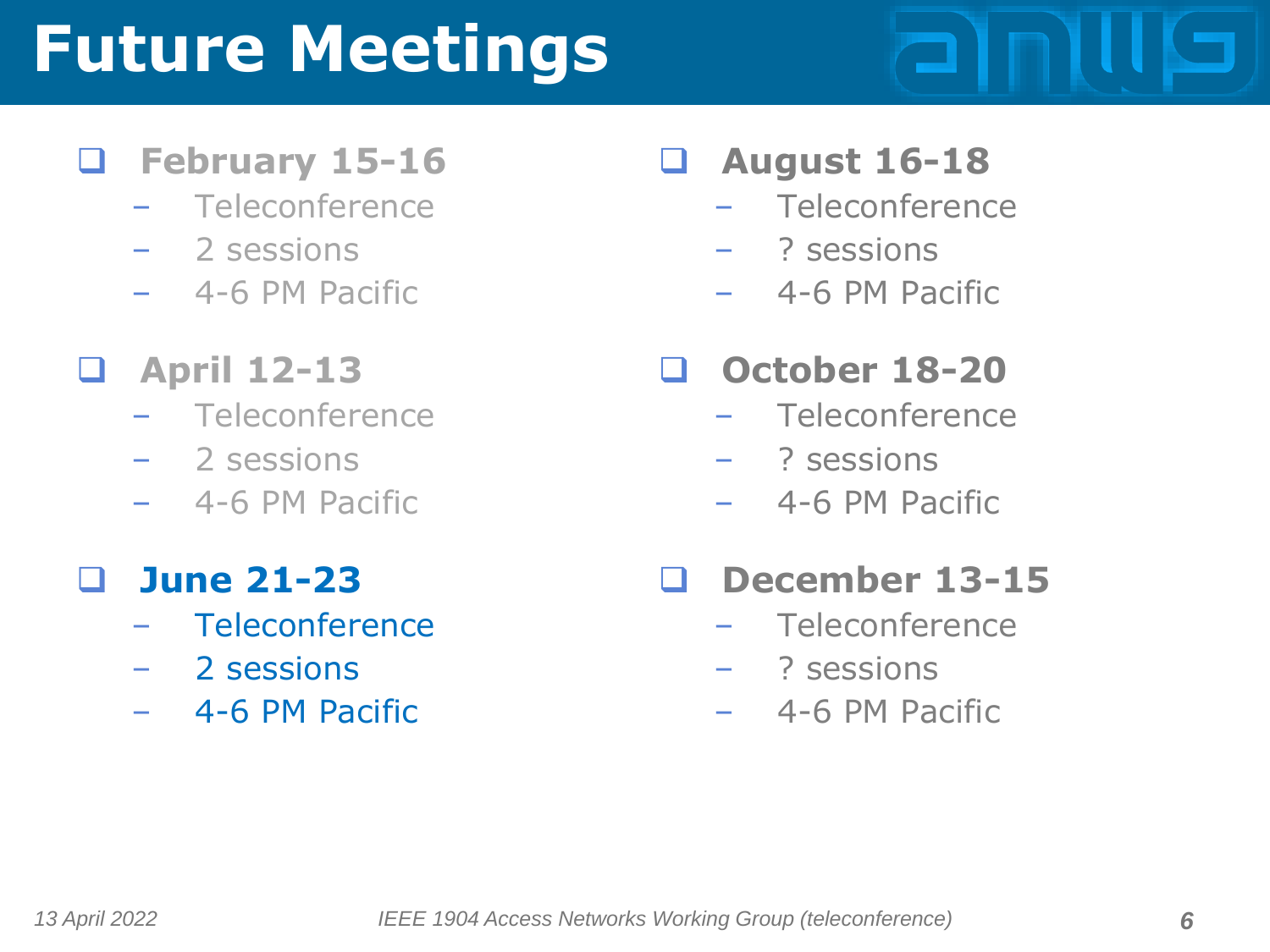## **Motion #x**

### **■**Motion to adjourn

- Moved:
- Seconded:
- (Procedural, required > 50%)

#### The agenda has been exhausted and the meeting was adjourned without a motion.